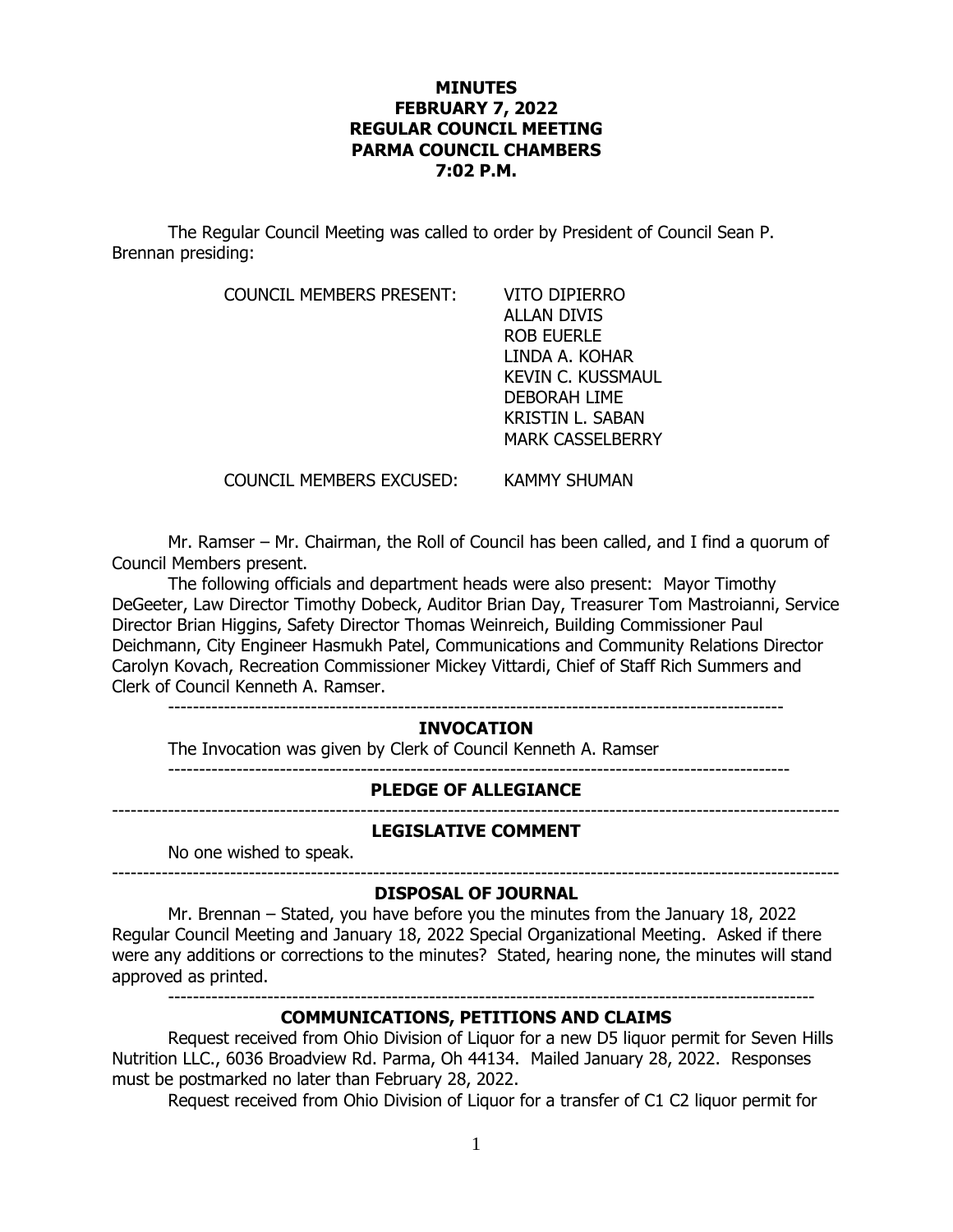Ford Brothers Gas Inc. DBA Parma Marathon, 5790 State Rd. Parma, Oh 44134. Mailed January 14, 2022. Responses must be postmarked no later than February 14, 2022.

Mr. Brennan – Said Liquor Permits were referred to Council and Safety Director.

#### --------------------------------------------------------------------------------------------------------------------- **FIRST READING**:

### ORDINANCE NO. 10-22 2/7/22

BY: K.L. SABAN (By Request – Building Commissioner)

> AN ORDINANCE TO AMEND CHAPTER 1121 AND SECTION 1173.03 (F)(2) OF THE PARMA ZONING CODE RELATIVE TO CAR WASH USES IN THE CITY OF PARMA, AND DECLARING AN EMERGENCY

Mr. Brennan – Said Ordinance will be referred to the Planning Committee and the Planning Commission.

------------------------------------------------------------------------------------------------------------

RESOLUTION NO. 11-22 2/7/22 BY: K.L. SABAN, A. DIVIS (By Request – Service Director)

> A RESOLUTION TO EXEMPT CERTAIN PARCELS OF LAND, UPON MEETING CERTAIN CRITERIA, FROM SPECIAL ASSESSMENTS FOR STREET LIGHTS AND THE MAINTENANCE OF SANITARY SEWERS, STORM SEWERS, AND WATER MAINS, AND DECLARING AN EMERGENCY

Mr. Brennan – Said Resolution will be referred to the Finance Committee.

#### ----------------------------------------------------------------------------------------------------------- ORDINANCE NO. 13-22 2/7/22

BY: A. DIVIS (By Request – City Engineer)

> AN ORDINANCE AUTHORIZING THE DIRECTOR OF PUBLIC SERVICE TO ENTER INT0 AN AGREEMENT WITH THE NORTHEAST OHIO REGIONAL SEWER DISTRICT (NEORSD) THROUGH THE COMMUNITY COST-SHARE PROGRAM (CCS) FOR THE BIG CREEK FLOOD REDUCTION PROJECT NEAR SPRAGUE ROAD (EAST OF STATE ROAD) IN THE CITY OF PARMA, AND DECLARING AN EMERGENCY

Mr. Brennan – Said Ordinance will be referred to the Finance Committee.

-------------------------------------------------------------------------------------------------------

ORDINANCE NO. 15-22 2/7/22

### BY: D. LIME

AN ORDINANCE TO AMEND THE GENERAL OFFENSES CODE OF THE CITY TO CONFORM TO CURRENT STATE LAW, AND DECLARING AN EMERGENCY

Mr. Brennan – Said Ordinance will be referred to the Public Safety Committee.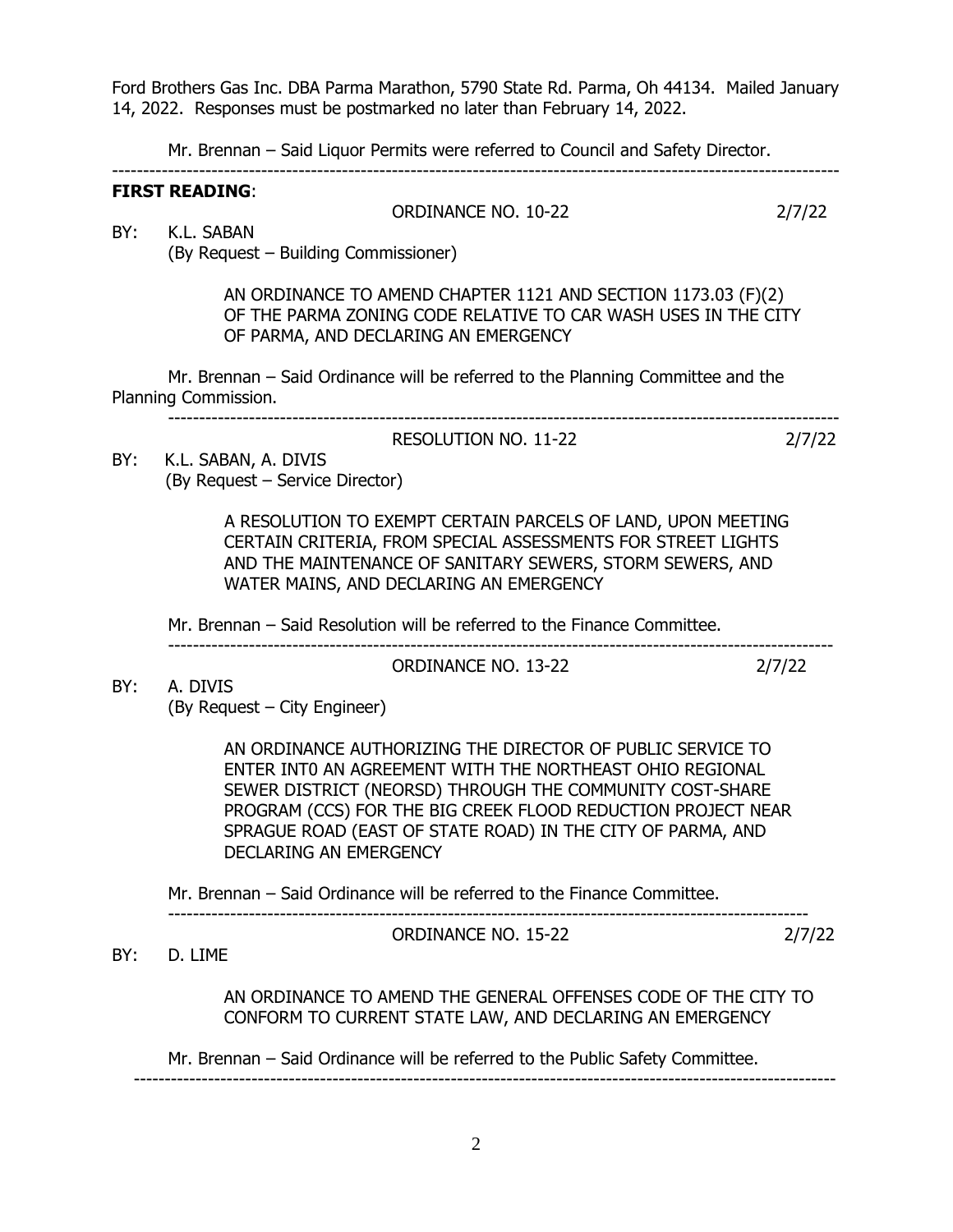AN ORDINANCE TO APPROVE THE EDITING AND INCLUSION OF CERTAIN ORDINANCES AS PARTS OF THE VARIOUS COMPONENT CODES OF THE CODIFIED ORDINANCES; TO APPROVE, ADOPT AND ENACT NEW MATTER IN THE CODIFIED ORDINANCES; TO REPEAL ORDINANCES AND RESOLUTIONS IN CONFLICT THEREWITH; AND TO DECLARE AN EMERGENCY

Mr. Brennan – Said Ordinance will be referred to the Governmental Operations Committee.

-----------------------------------------------------------------------------------------------------------

BY: D. LIME

AN ORDINANCE TO AMEND THE TRAFFIC CODE OF THE CITY TO CONFORM TO CURRENT STATE LAW, AND DECLARING AN EMERGENCY

------------------------------------------------------------------------------------------------------------

ORDINANCE NO. 17-22 2/7//22

Mr. Brennan – Said Ordinance will be referred to the Public Safety Committee.

#### **SECOND READING:**

RESOLUTION NO. 1-22 1/18/22

BY: K. L. SABAN

A RESOLUTION TO DESIGNATE THE CLERK OF COUNCIL AND THE CHIEF DEPUTY CLERK OF COUNCIL AS THE DESIGNEES OF THE COUNCIL OF THE CITY OF PARMA TO ATTEND THE REQUIRED PUBLIC RECORDS TRAINING AS MANDATED BY STATE LAW, AND DECLARING AN EMERGENCY

Motion made by Councilman Casselberry seconded by Councilwoman Lime to refer Resolution No. 1-22 back to the Governmental Operations Committee. Motion Carried.

---------------------------------------------------------------------------------------------------------------------

RESOLUTION NO. 4-22 1/18/22

BY: L. KOHAR, R. EUERLE (By Request – City Engineer)

> A RESOLUTION REQUESTING CUYAHOGA COUNTY TO PROCEED WITH THE RESURFACING OF WEST RIDGEWOOD DRIVE FROM RIDGE ROAD TO STATE ROAD RESOLVING TO PAY ONE HUNDRED PERCENT (100%) OF THE CONSTRUCTION AND CONSTRUCTION SUPERVISION OF THE TRAFFICE SIGNAGE AND ASSOCIATED WORK WITHIN THE CITY OF PARMA, AND DECLARING AN EMERGENCY

Motion made by Councilwoman Saban seconded by Councilman Casselberry to refer Resolution No. 4-22 back to the Finance Committee. Motion Carried. ------------------------------------------------------------------------------------------------------------

3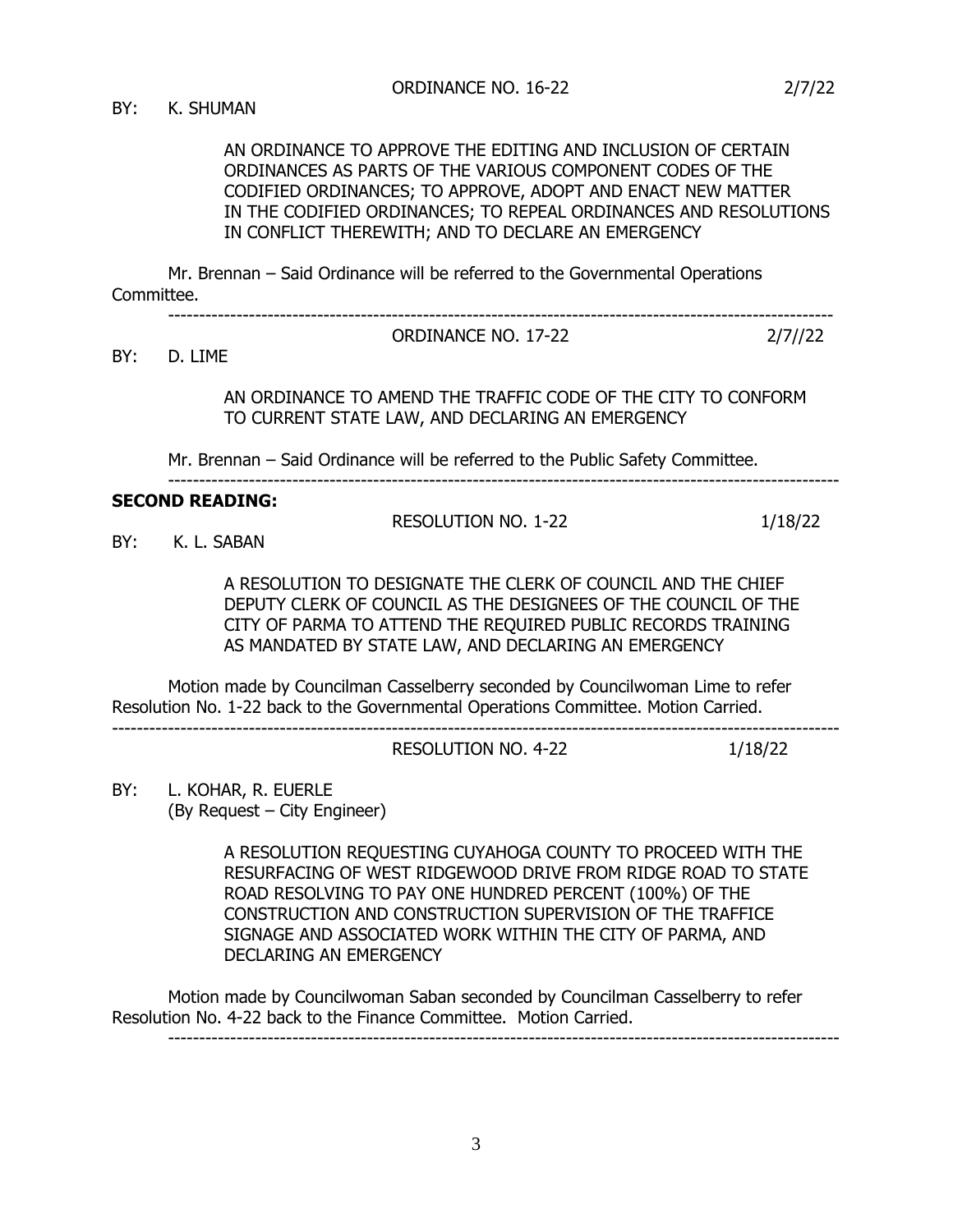# **THIRD READING:**

ORDINANCE NO. 225-21 12/20/21

BY: K. L. SABAN

(By Request – Service Director)

AN ORDINANCE AUTHORIZING THE DIRECTOR OF PUBLIC SERVICE TO ENTER INTO A CONTRACT WITH THE LOWEST AND BEST BIDDER FOR SPECIAL MULTI-PERIL INSURANCE INCLUDING CONTENTS AND BOILERS, AND DECLARING AN EMERGENCY

Motion made by Councilwoman Saban seconded by Councilman Casselberry to amend Ordinance No. 225-21 as follows: Within Section 1, the first blank shall read US Speciality Insurance Company Through Jackson-Dieken. The second blank within Section 1 shall read \$112,409.00. Further moved to waive Rule 52 and place Ordinance No. 225-21 on Third Reading as amended for passage. Motion carried.

Motion made by Councilwoman Saban seconded by Councilman Casselberry to adopt Ordinance No. 225-21 as amended.

Yes: Dipierro, Divis, Euerle, Kohar, Kussmaul, Lime, Saban, Casselberry.

No: None; Ordinance No. 225-21 is adopted as amended.

-----------------------------------------------------------------------------------------------------------

### ORDINANCE NO. 227-21 12/20/21

BY: K. L. SABAN (By Request – Law Director)

> AN ORDINANCE AUTHORIZING THE DIRECTOR OF PUBLIC SERVICE TO ENTER INTO A CONTRACT WITH THE LOWEST AND BEST BIDDER FOR MUNICIPAL EXCESS LIABILITY INSURANCE FOR THE CITY OF PARMA, AND DECLARING AN EMERGENCY

Motion made by Councilwoman Saban seconded by Councilman Casselberry to amend Ordinance No. 227-21 as follows: Within Section 1, the first blank shall read US Speciality Insurance Company Through Jackson- Dieken. The second blank within Section 1 shall read \$209,248.00. Further moved to waive Rule 52 and place Ordinance No. 227-21 on Third Reading as amended for passage. Motion carried.

Motion made by Councilwoman Saban seconded by Councilman Casselberry to adopt Ordinance No. 227-21 as amended.

Yes: Dipierro, Divis, Euerle, Kohar, Kussmaul, Lime, Saban, Casselberry.

No: None; Ordinance No. 227-21 is adopted as amended.

--------------------------------------------------------------------------------------------------------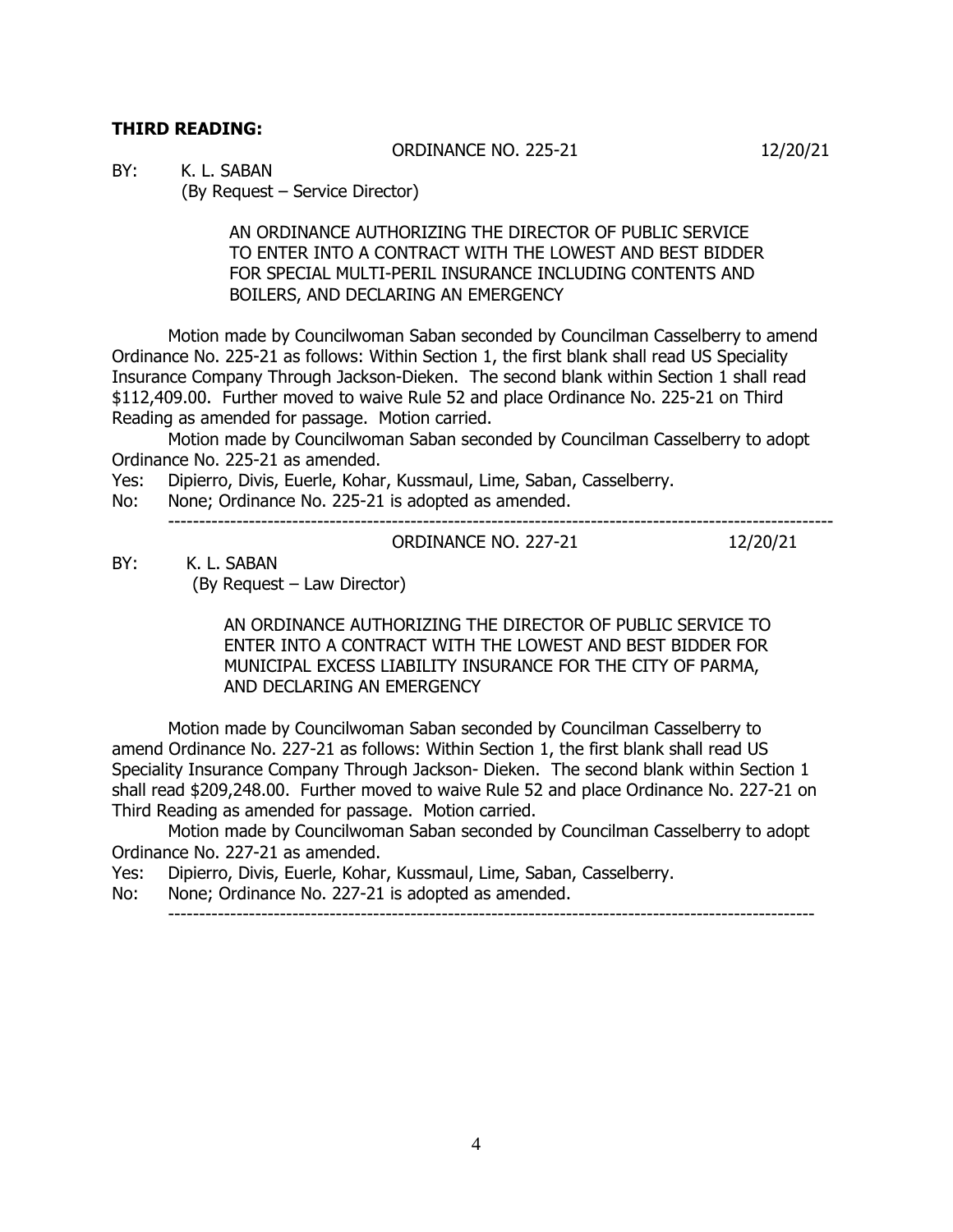### **SUSPENSION OF THE RULES** :

Mr. Brennan – Shall the statutory provision and Rule 48 requiring the full and distinct reading of Ordinance 8-22, Ordinance No. 9-22 and Resolution No. 14-22 on three different days be dispensed with?

Yes: Dipierro, Divis, Euerle, Kohar, Kussmaul, Lime, Saban, Casselberry.

No: None; motion carried.

Mr. Brennan – Shall Rule 45 requiring reference to committee be dispensed with and Ordinance 8-22, Ordinance 9-22 and Resolution No. 14-22 be placed on final passage?

Yes: Dipierro, Divis, Euerle, Kohar, Kussmaul, Lime, Saban, Casselberry.

No: None; motion carried.

----------------------------------------------------------------------------------------------------

BY: K. L. SABAN (By Request – Auditor) ORDINANCE NO. 8-22 2/7/22

 AN ORDINANCE TO AMEND THE 2022 TEMPORARY APPROPRIATIONS OF THE CITY OF PARMA, AND DECLARING AN EMERGENCY

 Auditor Day – Stated that there is a typo on the Account No. on Exhibit for Ordinance No. 8-22. The correct Account No. should read 605-605-62049-0000.

Motion made by Councilwoman Saban seconded by Councilman Casselberry to amend Exhibit A for Ordinance No. 8-22 as follows: Replace Account Number 605-65-62049-0000 with Account Number 605-605-62049-00000. Motion carried.

Motion made by Councilwoman Saban seconded by Councilwoman Lime to adopt Ordinance No 8-22 as amended.

Yes: Dipierro, Divis, Euerle, Kohar, Kussmaul, Lime, Saban, Casselberry.

No: None; Ordinance No. 8-22 is adopted as amended.

#### --------------------------------------------------------------------------------------------------------------------- ORDINANCE NO 9-22 2/7/22

BY: **K. L. SABAN**, A. DIVIS, D. LIME

(By Request – Building Commissioner)

 AN ORDINANCE TO EXTEND THE TEMPORARY MORATORIUM ON CAR WASH ESTABLISHMENTS FOR AN ADDITIONAL THREE (3) MONTHS WITHIN THE CITY OF PARMA, AND DECLARING AN EMERGENCY

Councilwoman Saban – Stated that extending the Temporary Moratorium gives them a chance to take a look at different zonings.

Councilman Kussmaul – Questioned exactly how many carwashes are in the City of Parma.

Mayor DeGeeter –Will get the exact number of car washes in the city from Erik Tollerup. Motion made by Councilwoman Saban seconded by Councilman Casselberry to adopt Ordinance No. 9-22.

Yes: Dipierro, Divis, Euerle, Kohar, Kussmaul, Lime, Saban, Casselberry.

No: None; Ordinance No. 9-22 is adopted.

----------------------------------------------------------------------------------------------------------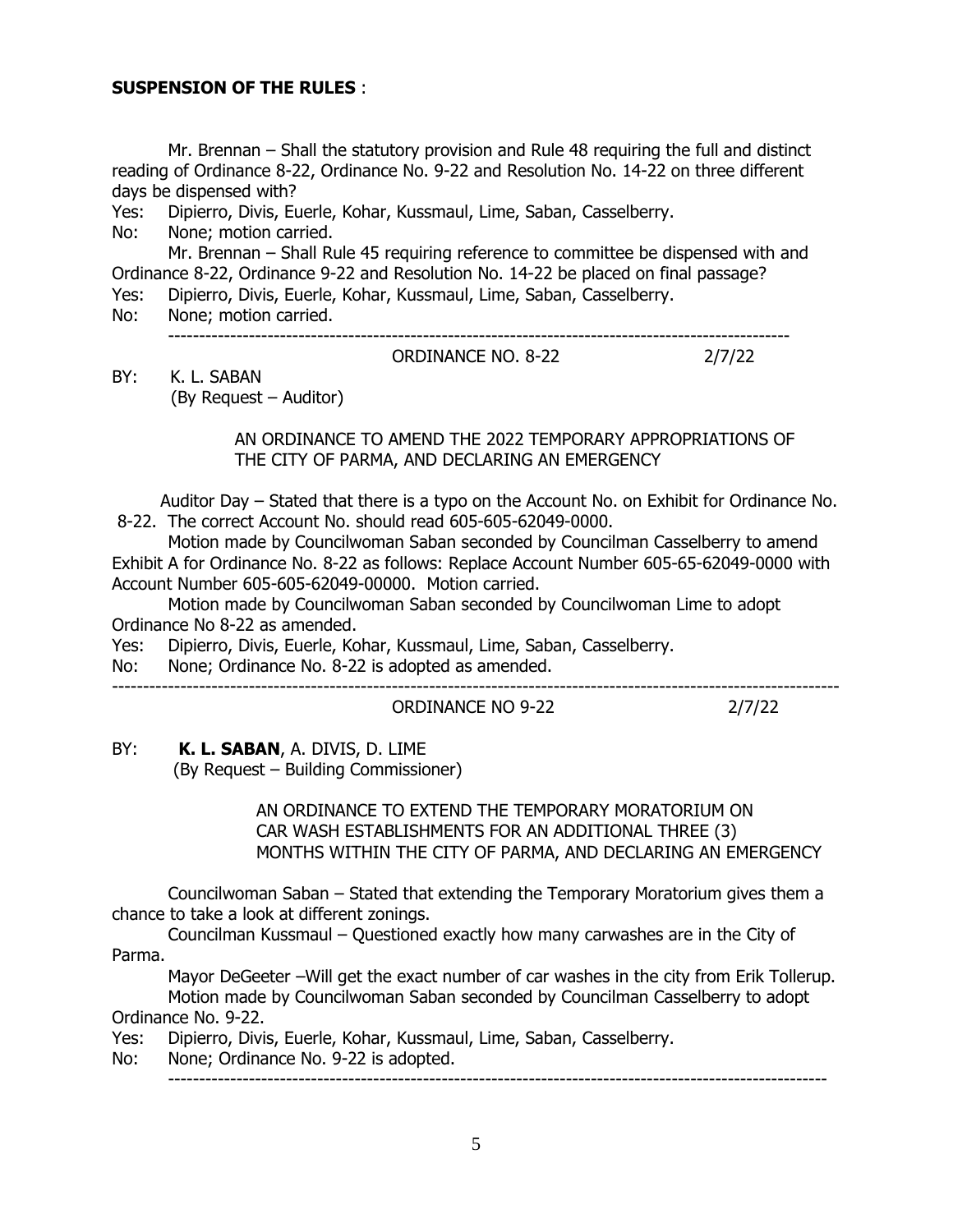BY: K. L. SABAN

(By Request – Auditor)

## A RESOLUTION APPROVING THE CITY AUDITOR'S POST CERTIFICATION OF REQUISITIONS AS DETAILED IN EXHIBIT "A" AND DECLARING AN **EMERGENCY**

Motion made by Councilwoman Saban seconded by Councilwoman Lime to adopt Resolution No. 14-22.

Yes: Dipierro, Divis, Euerle, Kohar, Kussmaul, Lime, Saban, Casselberry.

No: None; Resolution No. 14-22 is adopted.

#### ---------------------------------------------------------------------------------------------------------

## **TABLE OF LEGISLATION:**

ORDINANCE NO. 129-18 8/6/18

BY: D. KISH (By Request – City Engineer)

> AN ORDINANCE AUTHORIZING THE MAYOR AND/OR THE DIRECTOR OF PUBLIC SERVICE TO ADVERTISE FOR AND ENTER INTO A CONTRACT WITH THE LOWEST AND BEST BIDDER FOR SOUTH CANTERBURY CULVERT REPAIR AND REPLACEMENT PROJECT, IN THE CITY OF PARMA, AND DECLARING AN EMERGENCY

Motion made by Councilwoman Lime seconded by Councilman Casselberry to table Ordinance No. 129-18. Motion carried.

Motion made by Councilman Casselberry seconded by Councilwoman Saban to reconsider Ordinance No. 129-18. Motion defeated. Resolution No. 129-18 is tabled. ----------------------------------------------------------------------------------------------------------

ORDINANCE NO. 189-19 10/21/19

BY: R. J. JECH

(By Request – City Engineer)

AN ORDINANCE AUTHORIZING THE MAYOR AND/OR THE DIRECTOR OF PUBLIC SERVICE TO ADVERTISE FOR AND ENTER INTO A CONTRACT WITH THE LOWEST AND BEST BIDDER FOR THE HEADWALL AND STORM SEWER IMPROVEMENTS AT 1560 LOURDES DRIVE IN THE CITY OF PARMA AND DECLARING AN EMERGENCY

Motion made by Councilwoman Lime seconded by Councilman Casselberry to table Ordinance No. 189-19. Motion carried.

Motion made by Councilman Casselberry seconded by Councilwoman Lime to reconsider Ordinance No. 189-19. Motion defeated. Ordinance No. 189-19 is tabled.

----------------------------------------------------------------------------------------------------------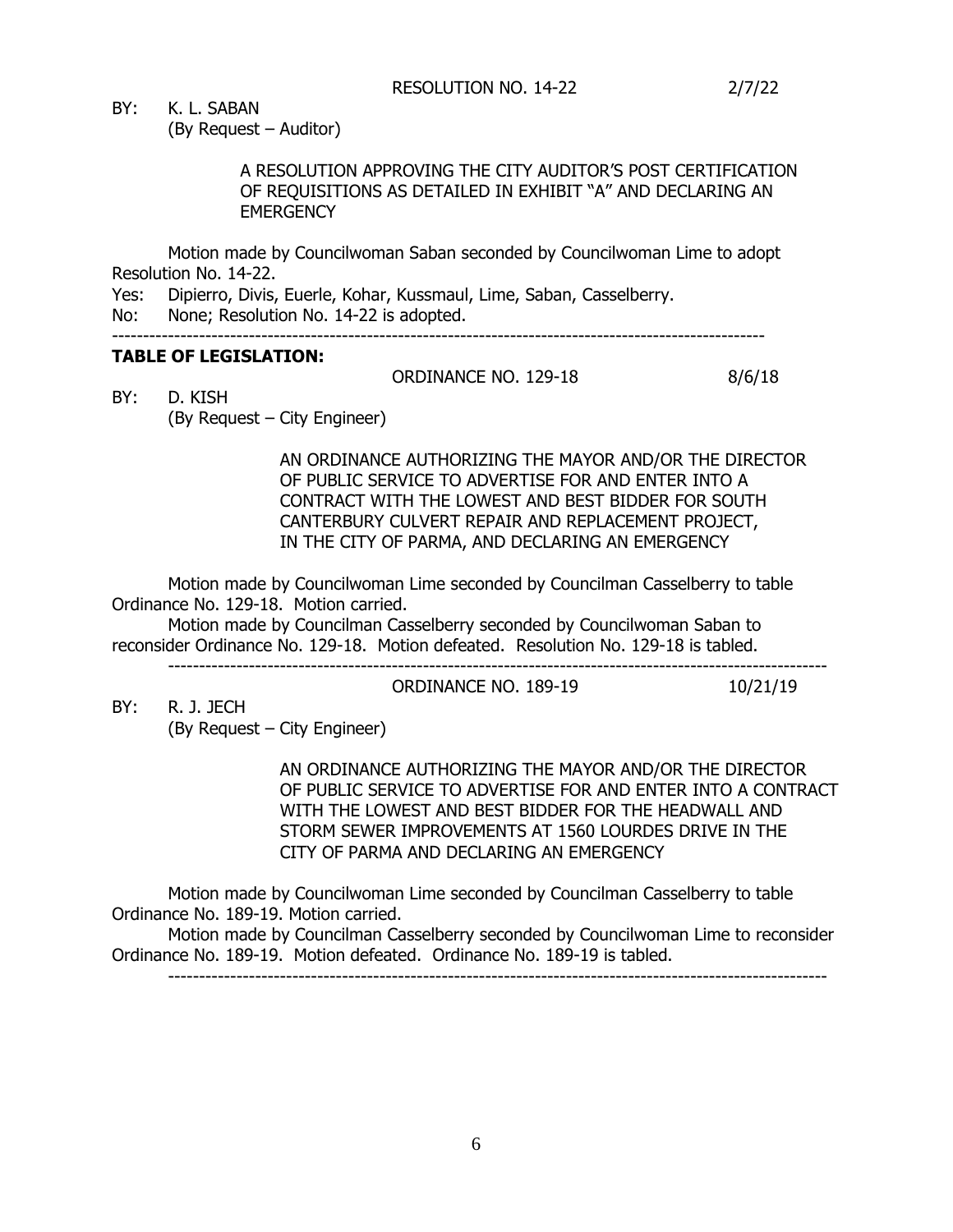### **PUBLIC SESSION**

Joann Lauer – Questioned why legislation was being tabled. Mr. Patel – Stated that the projects are all under construction or are already completed. ---------------------------------------------------------------------------------------------------------

Daniel Gorey, Save Ridgewood Lake Committee – Stated that he is waiting to hear back from NEORSD about the status of the project. He also stated that the lake offers great recreation for the residents of the area.

------------------------------------------------------------------------------------------------------

Jonathan, 4501 Orchard Park Drive – Questioned what designates a primary and a secondary road for snow plowing. He stated that Orchard Park and Fruitland are a hospital route and should always be plowed, however they were not taken care of properly. He stated also, that he is not happy with the state of the city.

-----------------------------------------------------------------------------------------------------

Resident, Parma Park Blvd. – Questioned where tax money is going to. She stated that the money should be used to buy more snow plows. She stated that taxes go up, but services are going down. She stated that funding should be opened to the public for review.

Mr. Brennan – Invited resident to attend open session of budget hearings. -----------------------------------------------------------------------------------------------------

Resident, Bonny Blvd. – Questioned if removing the Ridgewood Lake was the only option. She also questioned if this issue will be going to be a public vote.

Councilwoman Kohar – Stated that the NEORSD put together a video that is available to the public for viewing that explains what they would like to do. She also stated that this might not solve the whole problem, but it is a big piece of the puzzle.

Resident – Stated that the present look of Veteran's Memorial Park is disrespectful to our Veterans, and that taking out Ridgewood Lake would only take down the resident's property values. -----------------------------------------------------------------------------------------------------

Nikki Panza, 6593 Roycroft Dr. – Stated that she supports Ridgewood Lake, but would also like to work with the Council on some additional options. She questioned on where we are at with everything.

Mayor DeGeeter – Stated that there is a meeting on Thursday with NEORSD, the city, and the Committee to discuss.

------------------------------------------------------------------------------------------------------

Dan Gorey, Save Ridgewood Lake Committee – Stated that 60% of the water comes from the golf course, and 40% comes from Regency. Mr. Gorey also stated that this could all be stopped at Stearns Farm. He stated that destroying the lake is not the only option. ------------------------------------------------------------------------------------------------------

### **MISCELLANEOUS BUSINESS**

Mayor DeGeeter – Tuesday, February 15, at 6PM is the Budget Hearing, everyone is welcomed to attend.

----------------------------------------------------------------------------------------------------

Service Director Higgins – No Comment

----------------------------------------------------------------------------------------------------

Safety Director Weinreich – No Comment -----------------------------------------------------------------------------------------------------

Auditor Day – Stated that financial transparency on all expenditures is always posted on The City of Parma page. Everyone is always welcome to attend Budget Hearings.

----------------------------------------------------------------------------------------------------------